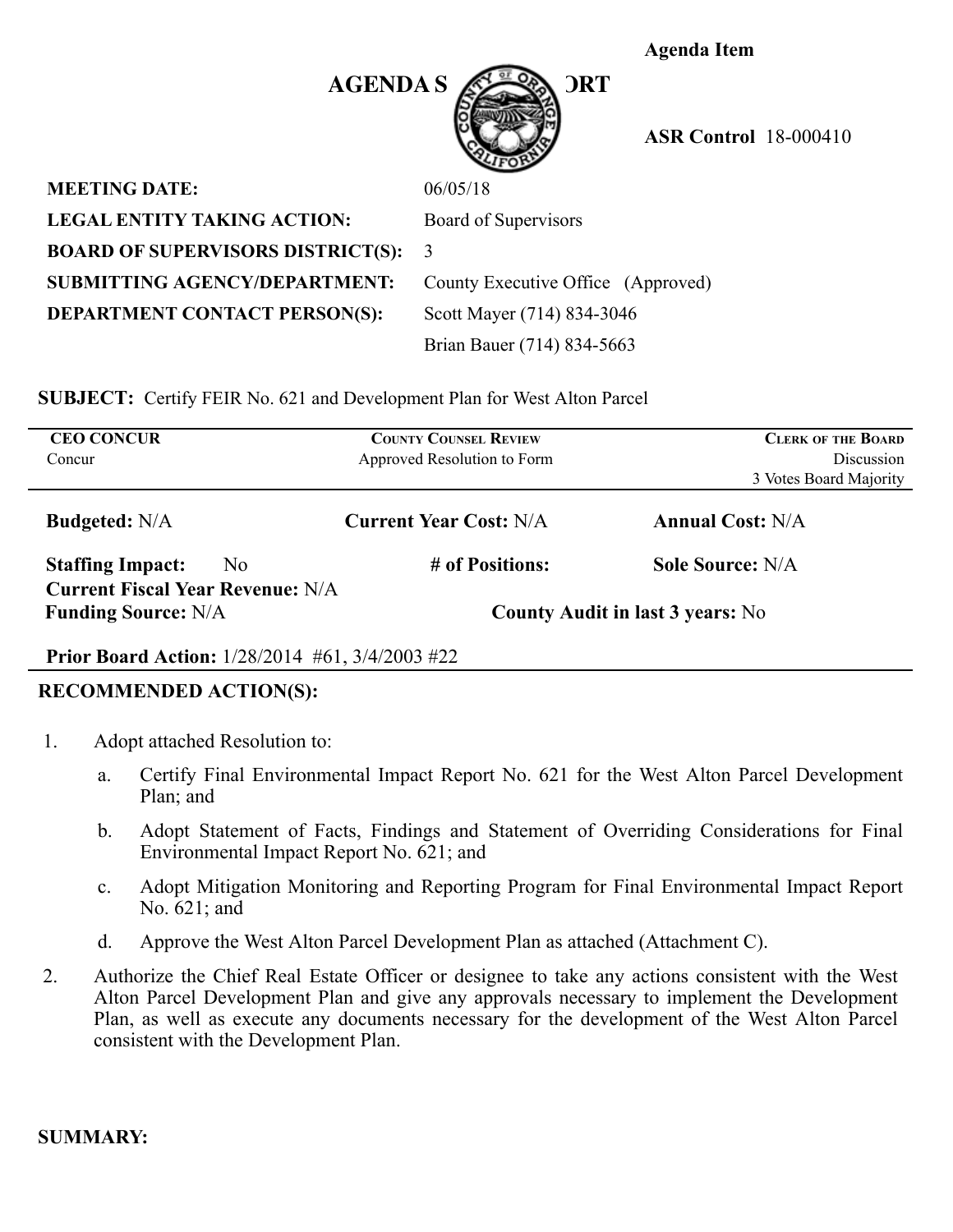Adoption of the Recommended Actions will allow the County to commence development activities for the County-owned or controlled West Alton Parcel at the former MCAS El Toro, pursuant to the West Alton Development Plan.

## **BACKGROUND INFORMATION:**

The County of Orange (County) is the project proponent and Lead Agency under the California Environmental Quality Act (CEQA) for the planning and development of certain County-owned or controlled property located on the former Marine Corp Air Station (MCAS) El Toro, near the northeast intersection of Alton Parkway and Irvine Boulevard, in the City of Irvine (City), referred to as the West Alton Parcel (WAP). The WAP, which is approximately 44.16 acres in total, is bisected by an 11.84-acre parcel that will be dedicated as part of a Wildlife Movement Corridor (and which is not proposed for development). The proposed West Alton Development Plan (Development Plan) provides an administrative framework for the development of up to 803 multi-family residential units on the balance of the WAP, divided into two Planning Areas - Planning Area 1, to the north, and Planning Area 2, to the south, which total a proposed project development area of 32.32 acres (Project).

In July 1993, the Department of Navy decided to close MCAS El Toro under the Base Realignment and Closure Act. On March 4, 2003, the County, the City, and the Irvine Redevelopment Agency entered into a three-party Property Tax Transfer and Pre-Annexation Agreement (Pre-Annexation Agreement) regarding the annexation and reuse of MCAS El Toro. As part of the Pre-Annexation Agreement, the City agreed to convey a number of parcels to the County, including the WAP. Section 2.2.4 of the Pre-Annexation Agreement states that the "County shall retain exclusive land use control over [its parcels within the Former MCAS EL Toro], and shall be entitled to place any development upon said parcels that County shall determine to be desirable for County's needs, as though said property remained unincorporated, without the obligations for payment to Irvine of any permit fees or other mitigation/impact fees[.]" That section also states that the City is required to "zone County's parcels and designate them in Irvine's General Plan in accordance with County's direction." While the express terms of the Pre-Annexation Agreement provide a contractual basis for the County's approval, permitting and development of the WAP in accordance with the proposed Development Plan, additional authority is found in the intergovernmental immunity provided for in Sections 53090-53091 of the California Government Code (Attachment D), under which counties and cities are exempt from applicable zoning regulations when one entity owns territory within the jurisdiction of another entity.

On January 28, 2014, your Board approved a Disposition and Development Agreement (DDA) with Lowe Enterprises Real Estate Group (Lowe) to assist the County with the entitlement and development of Countyowned property at MCAS El Toro, including the WAP. The WAP is included within the Alton Parcels described in the DDA. However, the DDA excludes the Alton Parcels from the contemplated Master Ground Lease with Lowe. Accordingly, the DDA does not address how the WAP is to be controlled or disposed of after the approvals being requested. The process for the development of the WAP, which commenced in 2014, includes the preparation of Final Environmental Impact Report (FEIR) No. 621 and the Development Plan, and are part of Phase 1 under the DDA.

The Development Plan serves as the guiding document for the planned development of the WAP and contains detailed development standards and design guidelines that will be used to review and analyze future plans for implementing development at the Project site. The Development Plan identifies permitted land uses, development standards for streets, parking, building types, improvements and landscape, height and density limits, and establishes the overall framework for the development, occupancy, and use of the project site. The proposed residential and open space uses in the Development Plan are generally consistent with the existing and proposed uses of the properties in the vicinity of the Project site. The Development Plan also establishes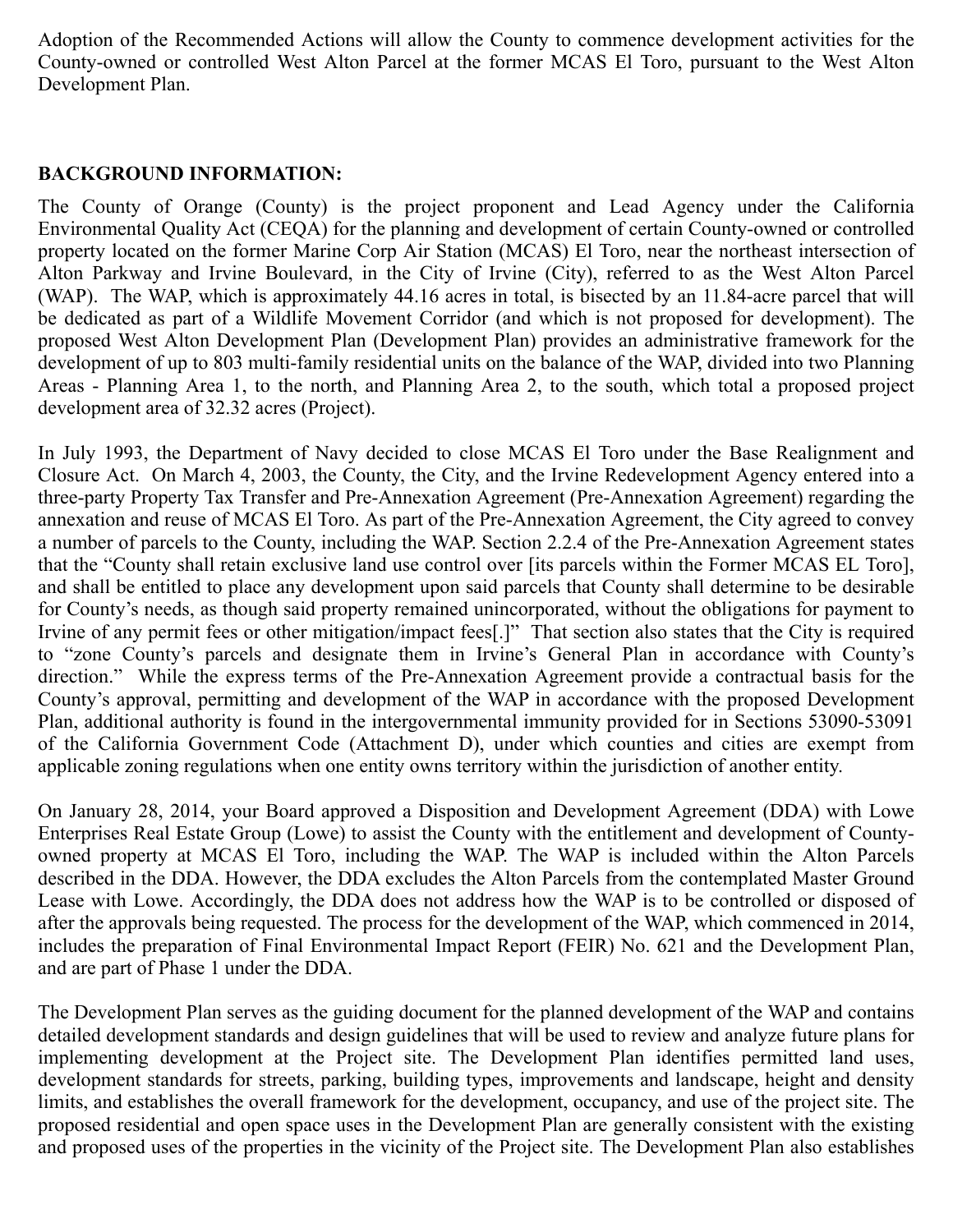the processes by which the County will evaluate proposals for future development to ensure consistency with the Development Plan and the FEIR 621.

The certification of the FEIR and approval of the Development Plan is the culmination of a public process that started in December 2014 with the release of the Notice of Preparation (NOP). The NOP proposed a project which was more intense and impactful (970 total multi-family units) than the development proposed in the Conceptual Site Plan (CSP) set forth in the Development Plan and studied in the FEIR. As described in more detail below, the proposed Project would allow for the development of up to 803 multi-family residential units across two planning areas. Of the 803 units, 14 percent (or up to 112 units) are committed as affordable with one percent (or up to eight units) committed as transitional housing.

# **Environmental Review Pursuant to CEQA**

In accordance with CEQA, a NOP of a Draft EIR (DEIR) was filed with the State Clearinghouse (SCH) Office of Planning and Research (OPR) on December 19, 2014. OPR assigned SCH No. 2014121065 to the environmental documentation for the proposed project.

The NOP was distributed to public agencies, interested parties, and service providers. The 30-day public review period for the NOP commenced on December 19, 2014, and concluded on January 19, 2015. A public scoping meeting was held on January 9, 2015, to solicit input from interested parties on the content of the DEIR. In response to the comments received, the County provided additional opportunity for input on the scope of the EIR by extending the comment period from June 6, 2015, through July 3, 2015. The extension was noticed in the newspaper, and approximately 400 notices were sent to the adjacent cities and properties. In an effort to solicit as much public involvement as possible, an additional public scoping meeting was held on October 23, 2015, with a comment period that extended from October 9, 2015, through November 7, 2015.

# **Draft EIR No. 621 (State Clearinghouse No. 2014121065)**

As required under CEQA, the County prepared a DEIR to analyze the environmental impacts associated with the Project, along with four project alternatives. The DEIR was made available for a 45-day public review period beginning on December 9, 2016, and ending on February 9, 2017. This process allows for the preparation of an EIR to (i) promote informed decision making regarding the potentially significant impacts of the Development Plan; and (ii) serve as the basis for CEQA consideration of future actions that include more precise information about individual development projects implementing the Development Plan. The DEIR was distributed to State and local agencies, adjacent cities, and interested parties. A notice of availability of the DEIR was sent to property owners within a 300-foot radius of the project site.

The NOP (NOP Project) proposed the following land use:

| <b>NOP PROJECT LAND USES</b> |                 |                                      |  |
|------------------------------|-----------------|--------------------------------------|--|
|                              | <b>Land Use</b> | <b>Maximum Development Intensity</b> |  |
| Residential                  |                 | 970 dwelling units                   |  |

In response to NOP comments, the County chose to reduce the NOP Project unit count from the original 970 units to the current proposed Project unit count of 803 units.

The FEIR has incorporated an extensive mitigation program of mitigation measures and development requirements to reduce potentially significant impacts associated with the Project. For most CEQA areas, the Project has no impacts or those impacts are reduced to less than significance through the proposed mitigation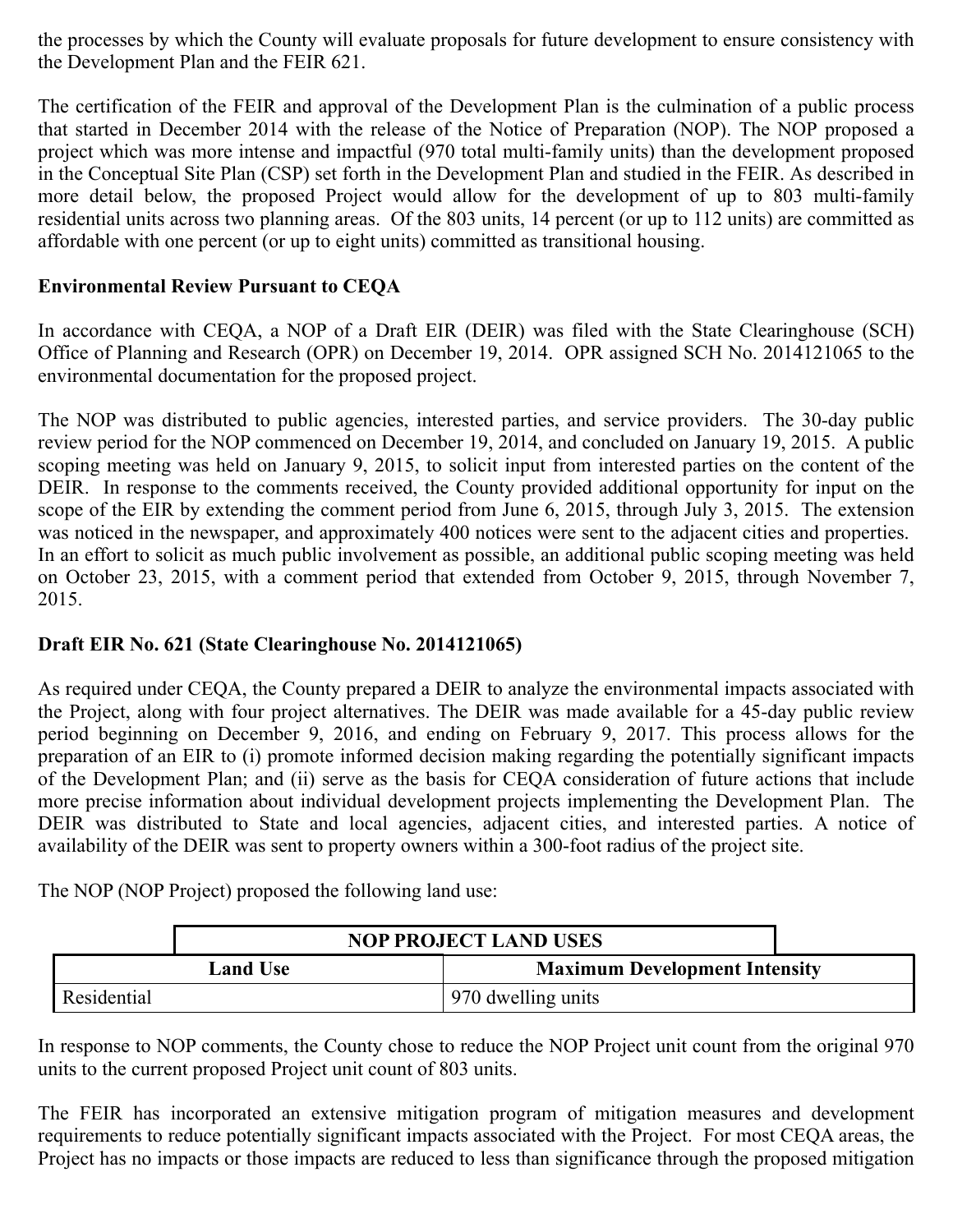program. As disclosed in the FEIR, impacts in the areas of Air Quality; Land Use and Planning; Population and Housing; and Transportation/Traffic remain significant and unavoidable.

The significant impacts associated with Air Quality, Land Use (LU) and Planning, and Population and Housing derive from consistency with regional planning programs and the Project not yet having been accounted for in the projections used to update the programs. Specifically, the Project was not accounted for in the Orange County Projections, demographic projections which are utilized by the Southern California Association of Governments for inclusion in the Air Quality Management Plan and the Regional Transportation Plan/Sustainable Communities Strategies. Thus, the specific growth contemplated by the Project is not yet reflected in the assumptions made in these planning documents. This impact with respect to those planning documents can be reduced to less than significant by updating the growth assumptions to account for the Project. Mitigation Measure LU-1 has been incorporated to require the County to coordinate on the updating of the OCP data set to reflect the Project. However, as the County cannot mandate the updating of those growth projections, the FEIR identifies the impacts as significant and unavoidable.

Mitigation for the Project's significant and unavoidable Transportation/Traffic impacts is also proposed (MM TRAN-3). Again, as the facilities requiring improvement are outside of the County of Orange's jurisdiction and control, the County cannot ensure that the improvements would be constructed within the timeframe required to reduce the Project's impacts to a less than significant level.

All other potential adverse environmental impacts identified in the FEIR for the Project will be substantially avoided or mitigated through the adoption of the Mitigation Monitoring and Reporting Program for the Project.

| <b>Proposed Project</b> | Multi-family Development. Development of up to 803 multi-family units               |
|-------------------------|-------------------------------------------------------------------------------------|
|                         | divided between Planning Area 1 and Planning Area 2, with 14 percent (or up         |
|                         | to 112 units) committed as affordable and one percent (or up to eight units)        |
|                         | committed as transitional housing.                                                  |
| <b>Alternative 1</b>    | No Project/No Development Alternative. No new development; leasing of the           |
|                         | site (through an encroachment permit) may continue.                                 |
| <b>Alternative 2</b>    | Single-Family Homes Alternative. Development of 121 units in Planning               |
|                         | Area 1 and 77 units in Planning Area 2 for a total of 198 single-family             |
|                         | residential units overall                                                           |
| <b>Alternative 3</b>    | Mixed-Use Alternative. Development of 573 medium- to high-density, multi-           |
|                         | family units in Planning Area 1 and 225,000 square feet of commercial uses in       |
|                         | Planning Area 2                                                                     |
| <b>Alternative 4</b>    | Age-Qualified/Multi-family Alternative. Development of 35 senior villas, 345        |
|                         | independent living units, a 90-bed assisted living facility, and 1.6 acres of parks |
|                         | in Planning Area 1 and 230 apartments and 1.24 acres of parks in Planning Area      |
|                         | 2.                                                                                  |

As required by CEQA, the DEIR analyzed the environmental impacts of the proposed Project, a development of up to 803 multi-family residential units, as well as a reasonable range of development alternatives, as indicated below:

In accordance with CEQA, the DEIR provided a comparison of the environmental effects and their merits and/or disadvantages of each Project alternative in relation to the proposed Project, as well as each Project alternative's ability to achieve the project objectives set forth in the DEIR.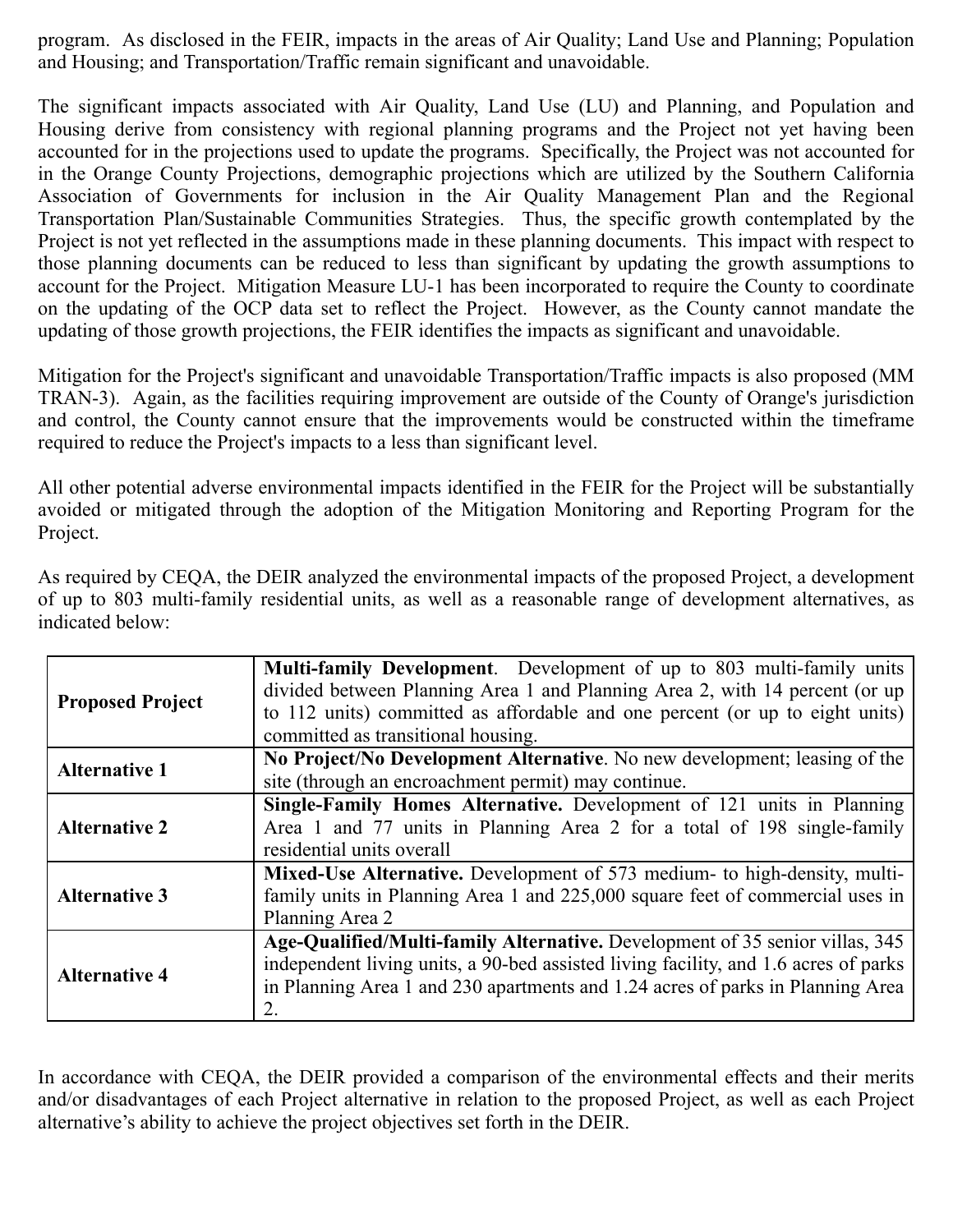Upon completion of the DEIR and after careful consideration of the Project alternatives, Alternative 2 was deemed the environmentally superior alternative (other than the No Project / No Development Alternative). However, although this alternative would meet most of the Project objectives, this Alternative would meet the least number of Project objectives (apart from the No-Project Alternative). The proposed Resolution Certifying the FEIR included with this report as Attachment B discloses that specific economic, legal, social, technological, or other considerations, make the Alternative 2 infeasible, an includes findings in support of the rejection of Alternative 2 on such grounds.

When compared to the alternatives, the proposed Project provides the best available and feasible means of meeting the Project's objectives and minimizing significant environmental impacts. Thus, the Project is being recommended for approval.

Detail on the environmental effects of the Project are set forth in the FEIR and the Findings of Fact (Attachments A and B). The Findings of Fact also includes a Statement of Overriding Considerations setting forth the economic, legal, social, technological, or other benefits of the Project that outweigh the potential environmental impacts.

### **Comments and Responses to Comments on Draft EIR No. 621**

A total of 16 comment letters/emails were received on the DEIR during the public review period. In accordance with the requirements of CEQA, full and complete, good faith and reasoned responses to those comments received during the public review period were prepared and are included in the FEIR No. 621. The most frequently raised issues concern traffic, greenhouse gas emissions, impacts to the Wildlife Movement Corridor which bisects the Project development areas, and the County's land use authority to approve and implement the Development Plan. Each of those issues, as well as the remainder of the comments are addressed at length in the responses to comments section of the FEIR.

#### **Recommendation to Approve the Proposed Project in the FEIR and Development Plan**

As a result of the CEQA review process, which included the receipt, review and response to comments on the DEIR, and the stakeholder meetings, the proposed Project is recommended for Board approval. The Project provides the best available and feasible balance between maximizing the Project's objectives and minimizing environmental impacts. The proposed Project would achieve 12 out of 12 project objectives set forth in the DEIR.

As analyzed in the FEIR, the Project would have significant unavoidable impacts in the topical areas of air quality, land use and planning, population and housing, and transportation/traffic. However, as discussed in detail in the Findings proposed for adoption and presented in Exhibit A to Attachment B of the attached Resolution, the Project would offer specific economic, legal, social, technological or other benefits which, on balance, would outweigh the unavoidable environmental risks associated with the Project. Examples of those benefits include, but are not limited to: the creation of an additional 803 residential units in Orange County, which would improve the County's housing shortage and the job-housing imbalance in the vicinity of the Project area; the provision of, or the generation of in-lieu funding for, up to 112 affordable housing units for moderate, low and very low income households in Orange County and up to eight units dedicated as transitional units; the creation of approximately 15 new long-term jobs and 534 temporary construction jobs; the opportunity to transform an underutilized brownfield site into a vibrant infill development in close proximity to employment and recreation uses; and, the furtherance of the County's policy of using underutilized County assets to generate a new, revenue source to support the facilities and services the County provides to the residents of the County. As supported by the information in the FEIR and other portions of the record of proceedings, these economic, legal, social, technological and other Project benefits outweigh the significant, unavoidable environmental impacts associated with the Project and, accordingly, it